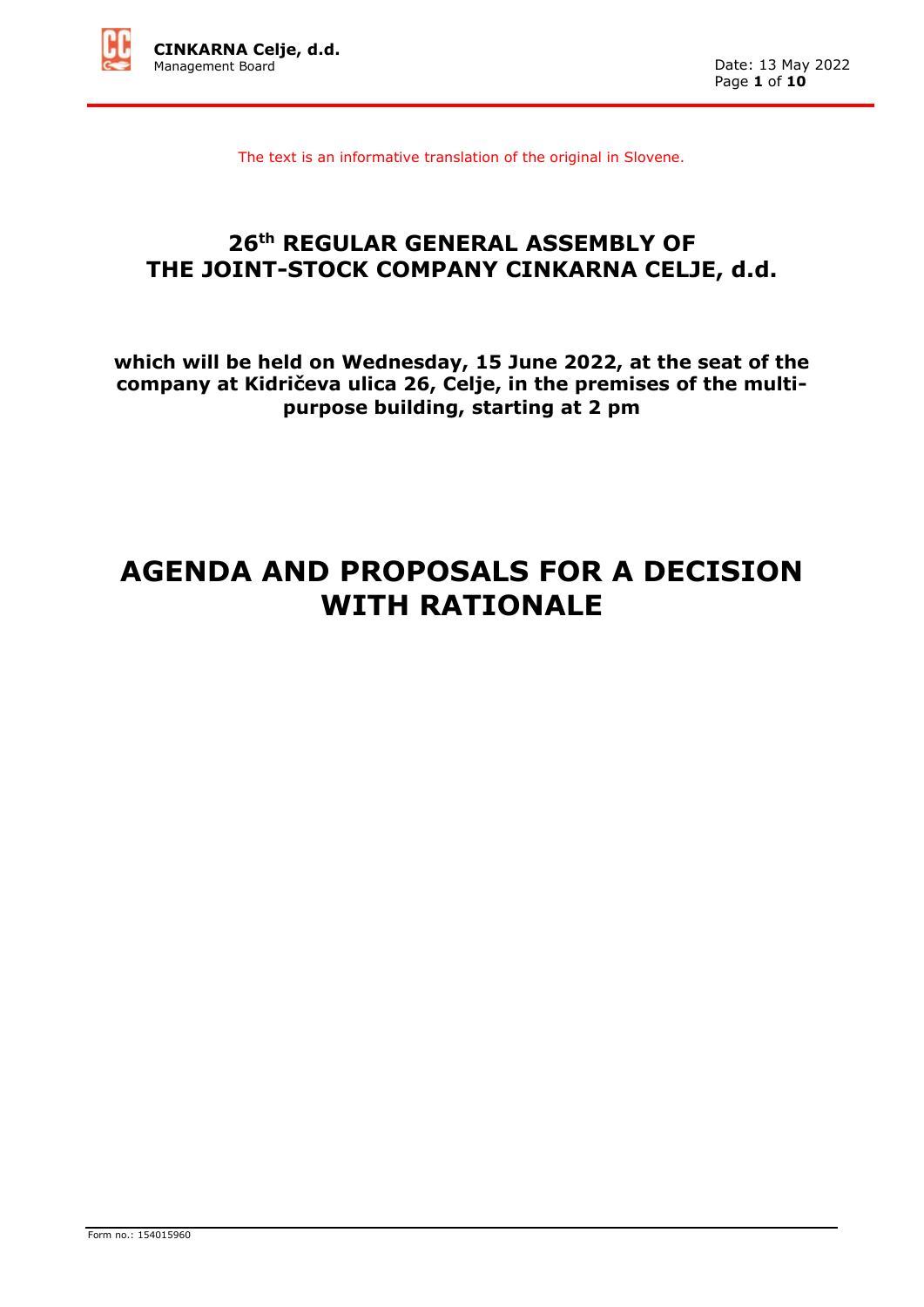

**1. Opening of the General Assembly, election of working bodies and determination of attendance.** 

### **PROPOSAL FOR A DECISION no. 1:**

**Attendance at the General Assembly is determined, the Chairman of the General Assembly, Stojan Zdolšek, and the teller, IXTLAN FORUM, d.o.o., are confirmed. Notary Katja Fink will attend the meeting.**

Rationale:

The Management Board proposes to the General Assembly to elect working bodies, i.e. The Chairman and the entity counting votes. The election of working bodies will ensure a lawful implementation of the General Assembly. Pursuant to the provisions of ZGD-1, the General Assembly shall also be attended by a notary to draw up the minutes of the General Assembly.

Mario Gobbo **Aleš** Skok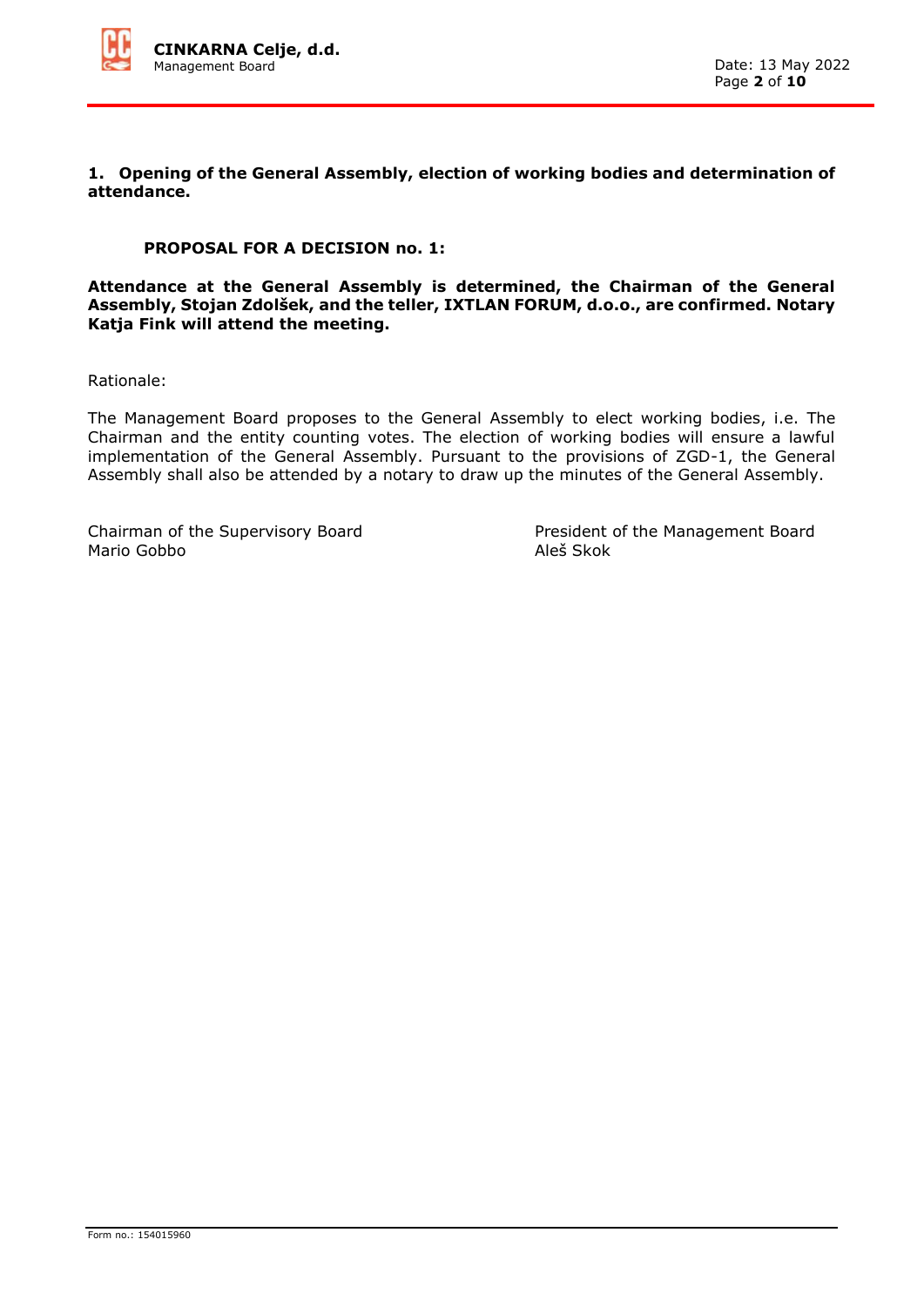

**2. Familiarisation of the General Assembly with the audited annual report, the report of the Supervisory Board for 2021, the report on the remunerations of the management and supervisory bodies of CINKARNA Celje, d. d., in 2021, the use of the balance sheet profit and the granting of discharge to the members of the Management Board and the Supervisory Board for 2021.**

**PROPOSAL FOR A DECISION no. 2.1:**

**The General Assembly was acquainted with and approves the Report on the remunerations of the management and supervisory bodies of CINKARNA Celje, d. d., in the 2021 financial year.**

**PROPOSAL FOR A DECISION no. 2.2:**

**At the proposal of the Management Board and the Supervisory Board, the balance sheet profit in the amount of EUR 25,006,577 is used for the following purposes::**

Part of the balance sheet profit in the amount of EUR 16,411,752 is used for **dividend payments in the gross value of EUR 21.00 per share The remaining balance sheet profit in the amount of EUR 8,594,825 is carried forward to the 2022 financial year as retained profits from previous periods.**

**The company will pay dividends on 24 June 2022, namely to shareholders registered with KDD on 23 June 2022.** 

**PROPOSAL FOR A DECISION no. 2.3:** 

**The General Assembly grants a discharge to the members of the Management Board for the 2021 financial year.** 

**PROPOSAL FOR A DECISION no. 2.4:** 

**The General Assembly grants a discharge to the members of the Supervisory Board for the 2021 financial year.**

Rationale:

Article 294b of ZGD-1 specifies that the company whose securities are traded on a regulated market, shall draw up a clear and understandable remuneration report, providing a comprehensive overview of the remuneration, including all benefits in whatever form that the company provided or owed to an individual management or supervisory body member in the last financial year. The remuneration report was reviewed by the auditor and a corresponding report was drawn up. The General Assembly is entitled to an advisory vote on the remuneration report for the last financial year. The company shall publish the remuneration report immediately after voting at the General Assembly on the website of the company where it must remain free of charge and publicly available for at least ten years. After ten years following the publication, the company in the remuneration report no longer enables public access to the personal data of the members of the Management Board and the Supervisory Board. In view of the above, prior to the discussion and decision regarding the distribution of accumulated profit and the granting of discharge, the annual report for the financial year 2021 and the report of the Supervisory Board on the approval of the annual report for the financial year 2021 will be discussed and presented at the General Assembly within the same item of the Agenda.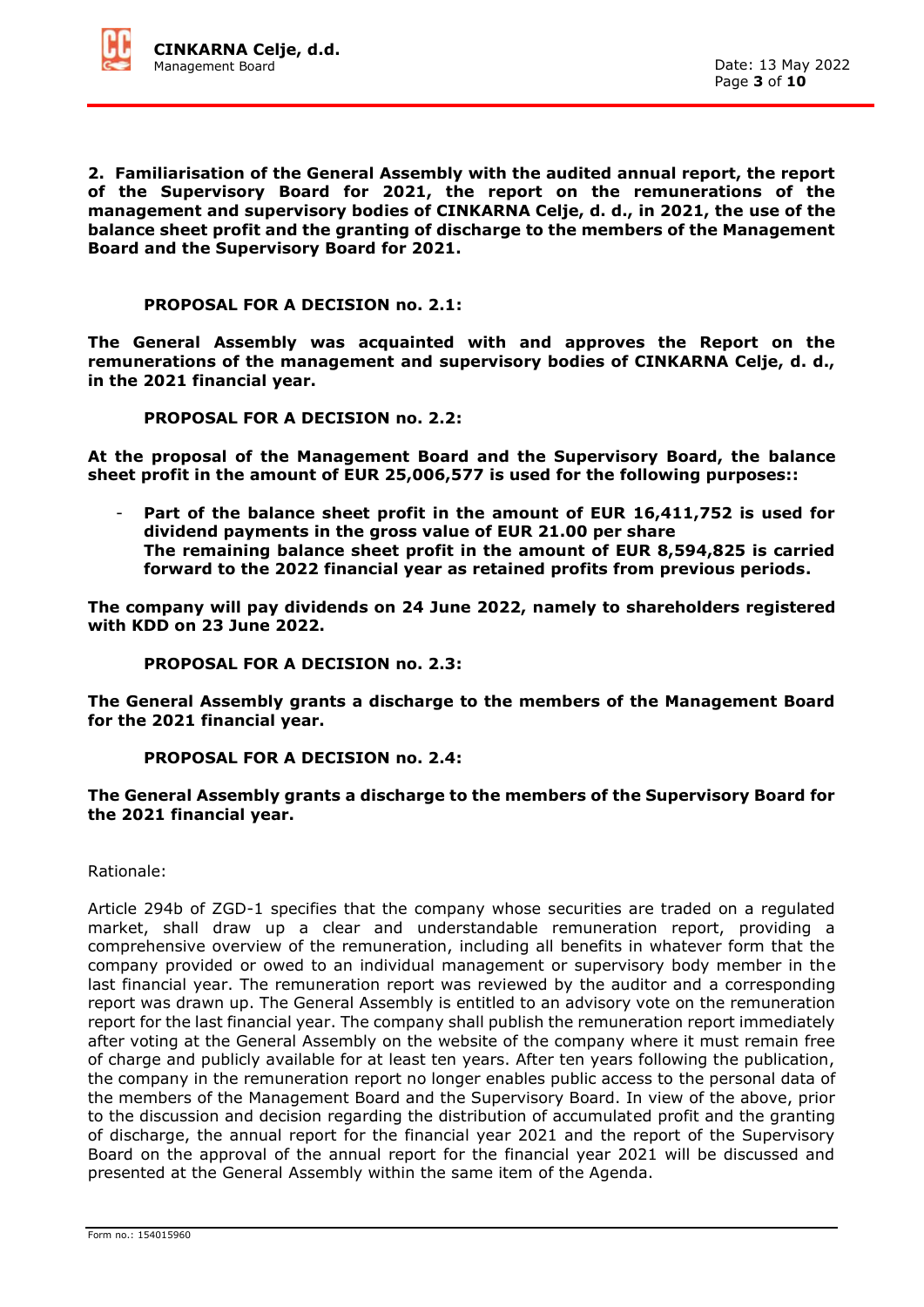

Pursuant to Article 294 of ZGD-1, the General Assembly shall adopt a decision about the distribution of accumulated profit simultaneously with making the decision on granting a discharge to the members of the Management Board and the Supervisory Board. The law specifies that the discussion regarding the granting of a discharge shall be linked to the discussion on the distribution of accumulated profit, whereby the Management Board shall also submit to the General Assembly, for the purposes of adopting the decision, the annual report and the report of the Supervisory Board on the results of the verification of the annual report.

The draft resolution for the distribution of accumulated profit and proposed dividend payment is based on the achieved results, provides the above-average dividend yield in comparison to other companies in the industry, and also represents a responsible response to the significantly increased business risks in relation to unstable conditions in the area of purchasing of strategic raw ingredients and energy products. The present proposal for the distribution of accumulated profit also helps build an appropriate amount of company capital, required for the launch of a new cycle of investment activity.

The draft resolution for the granting of a discharge proposes the confirmation and approval of the work of the Management Board and the Supervisory Board in the financial year 2021. In accordance with the recommendation of the Slovenian Corporate Governance Code, the proposal shall be voted on separately for the Management Board and the Supervisory Board. The proposers assess that in 2021 the company was appropriately, prudently and lawfully managed and supervised, which is why they propose to the General Assembly to grant a discharge for the financial year 2021 to the Management Board and members of the Supervisory Board.

The annual report for the financial year 2021 with the report of the Supervisory Board on the results of the verification of the annual report for the financial year 2021 and the Report on the remuneration of management and supervisory bodies in the company Cinkarna Celje, d.d., in the financial year 2022 is accessible on the website of the company www.cinkarna.si and on the information system of the Ljubljana Stock Exchange SEO-net.

Mario Gobbo

Chairman of the Supervisory Board<br>
Mario Gobbo<br>
Aleš Skok<br>
Aleš Skok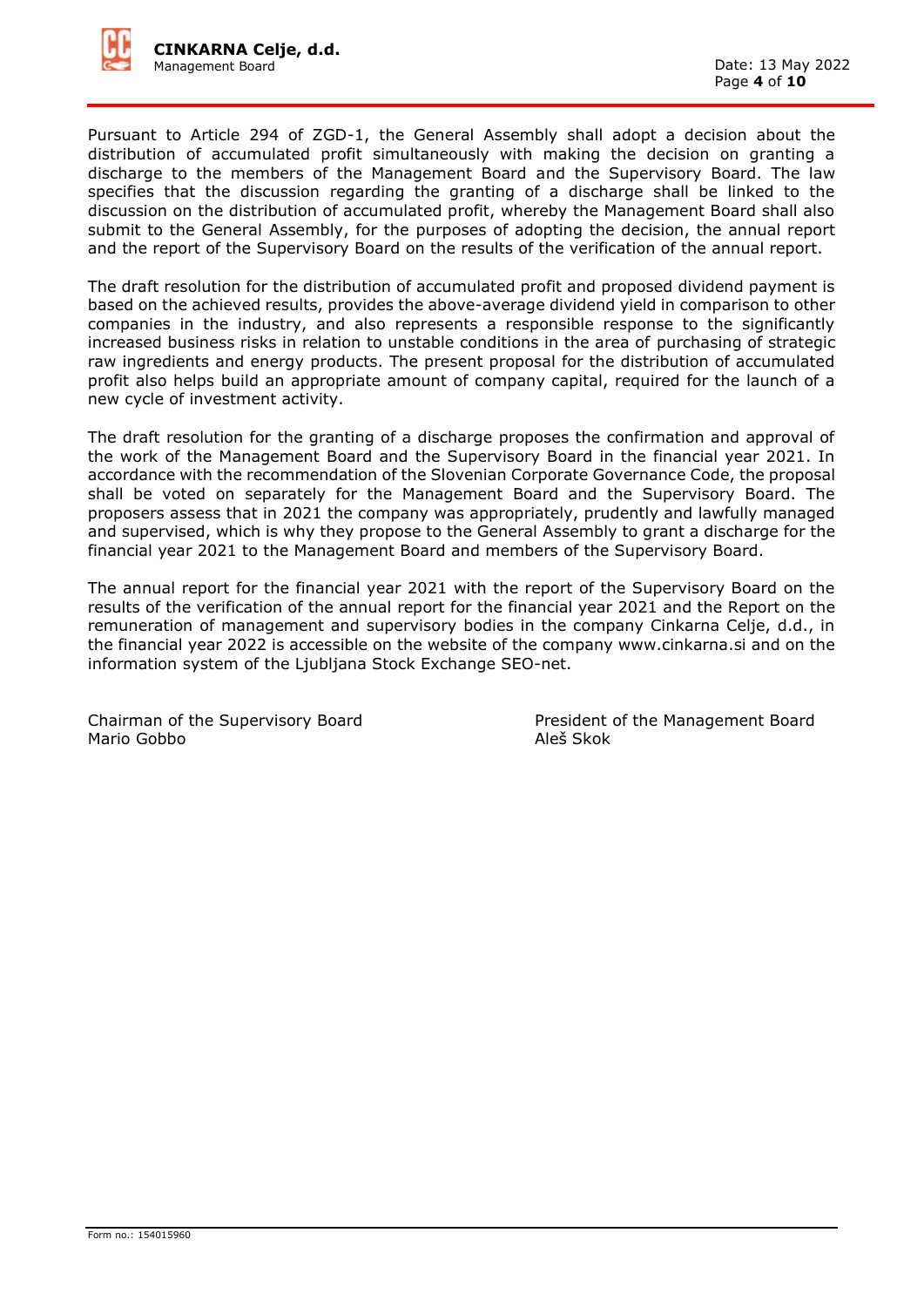

**3. Remuneration Policy for the management and supervisory bodies of CINKARNA Celje, d.d.**

## **PROPOSAL FOR A DECISION no. 3:**

#### **The General Assembly was acquainted with and approves the Remuneration policy for the management and supervisory bodies of CINKARNA Celje, d. d.**

Rationale:

In accordance with Article 294a of ZGD-1, a company whose securities are traded on a regulated market must draw up a remuneration policy for the management and supervisory bodies, which is submitted for voting to the General Assembly for approval. The Remuneration Policy shall be clear and understandable and shall contain at least the ingredients, which are specified in the second paragraph of Article 294a of ZGD-1. The company shall define the remuneration of members of management and supervisory bodies only pursuant to the Remuneration Policy, which was submitted for voting at the General Assembly. The voting on the Remuneration Policy at the General Assembly is merely of a consultative nature. Immediately after the voting thereof at the General Assembly, the Remuneration Policy shall be published on the website of the company, together with the date and voting results, where it must remain freely and publicly accessible for at least as long as it is applied, but no less than ten years.

In view of the above, the Management Board and the Supervisory Board prepared the Remuneration Policy for the management and supervisory bodies of Cinkarna Celje, d.d., and propose to the General Assembly to approve it.

The company is expected to upgrade and supplement the Remuneration Policy at the next regular General Assembly in the light of the adoption of the strategy for the new period.

The Remuneration Policy for members of the Management Board and the Supervisory Board of the company Cinkarna Celje, d.d. is accessible on the website of the company www.cinkarna.si and on the information system of the Ljubljana Stock Exchange SEO-net.

Chairman of the Supervisory Board **President of the Management Board** Mario Gobbo Aleš Skok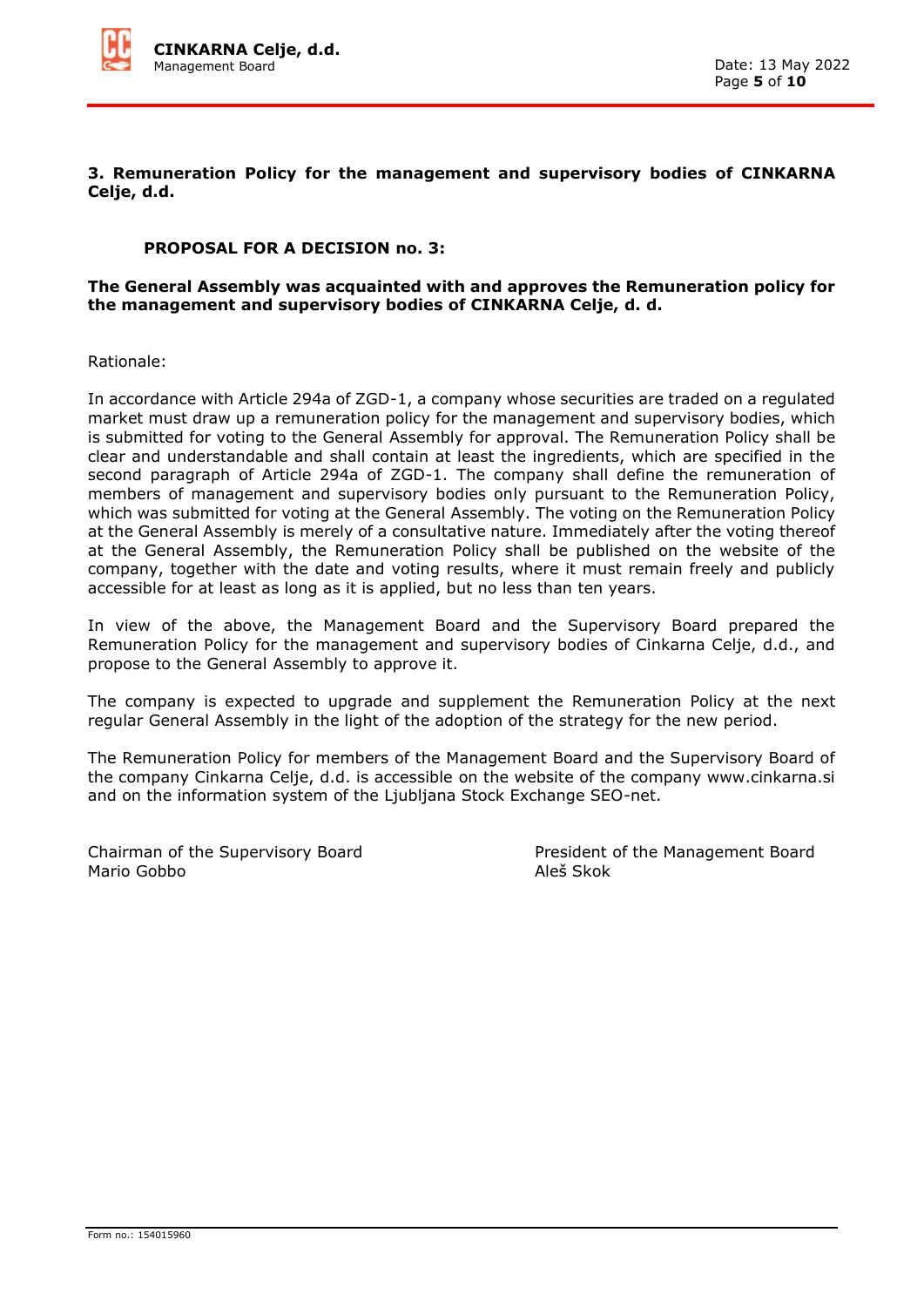

#### **4. Appointment of the company's auditor to audit the financial report and review the business report for the financial years 2022, 2023, and 2024.**

### **PROPOSAL FOR A DECISION no. 4:**

**At the proposal of the Supervisory Board, the auditing firm Ernst & Young d.o.o., Dunajska cesta 111, 1000 Ljubljana is appointed the company's auditor for the financial years 2022, 2023 and 2024.**

Rationale:

Pursuant to Articles 297a and 280 of ZGD-1 and the Auditing Act, the Supervisory Board, at the proposal of its Audit Committee, proposes to the General Assembly to appoint the auditing firm Ernst & Young d.o.o., Dunajska cesta 111, 1000 Ljubljana as the auditor for the financial years 2022, 2023 and 2024.

The company is a renowned auditing firm with relevant experience in auditing companies, with credentials in Slovenia and abroad, and already audited the financial statement of the company in 2019, 2020 and 2021. Pursuant to the legislation, the contract shall be concluded for three consecutive years.

Mario Gobbo Aleš Skok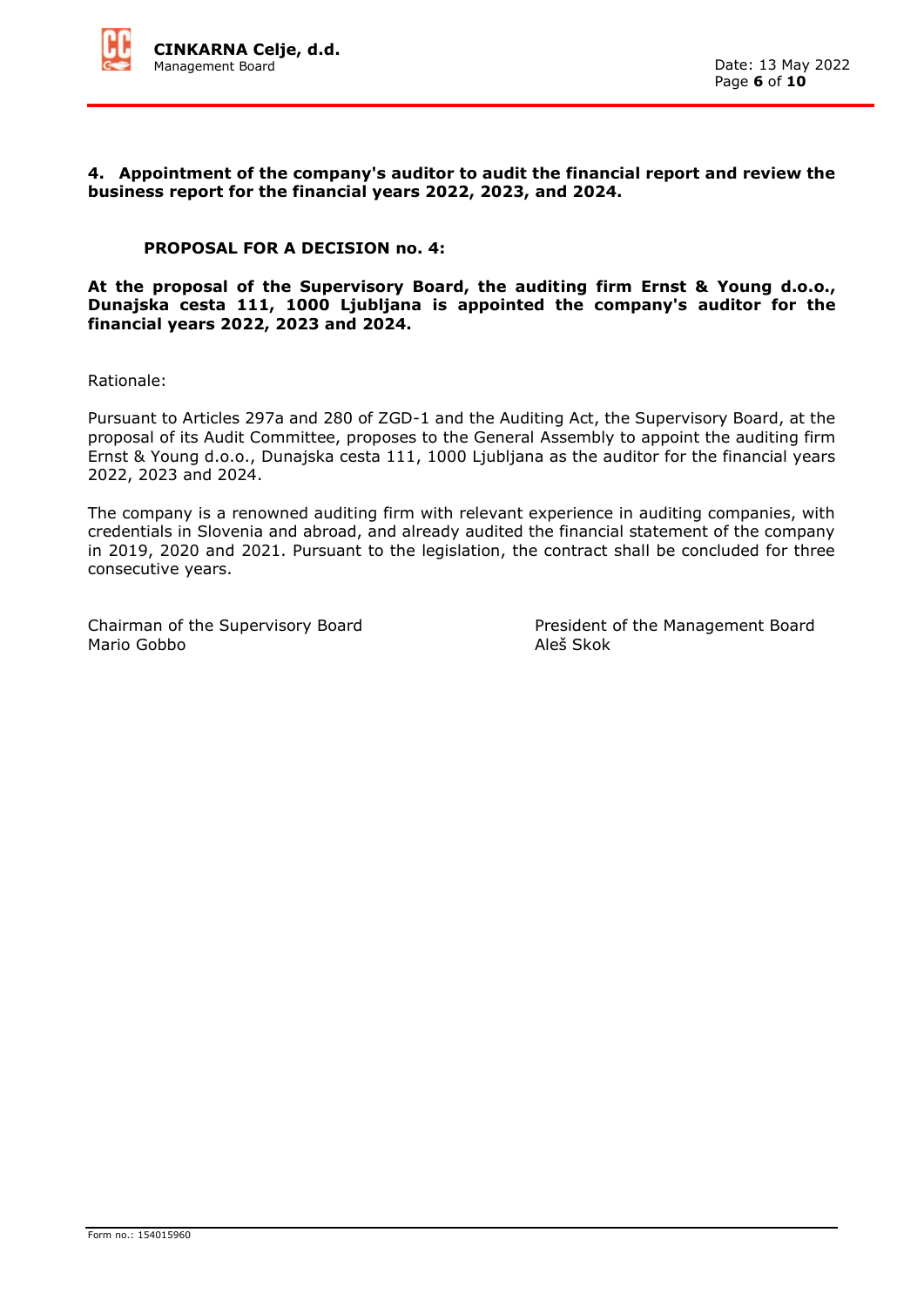

**5. CICG share split**

**PROPOSAL FOR A DECISION no. 5.1:**

**Each ordinary registered no-par-value share of the company designated CICG is divided into 10 ordinary registered no-par-value shares of the company.**

**PROPOSAL FOR A DECISION no. 5.2:**

**Article 5 of Chapter III (NOMINAL CAPITAL) of the Articles of Incorporation shall be amended to read as follows:**

**"The nominal capital of the company amounts to EUR 20,229,769.66 and consists of 8,079,770 ordinary registered freely transferable no-par-value shares."**

**PROPOSAL FOR A DECISION no. 5.3:**

**A new Article 79 is added to Chapter XIII (VALIDITY OF THE ARTICLES OF INCORPORATION) of the Articles of Incorporation, which reads as follows:**

**"The company has 807,977 ordinary registered no-par-value shares registered in the register of book-entry securities, until the total number of shares of the company is harmonised with Article 5 of these Articles of Incorporation by entering the division of each share into 10 pieces in the register of book-entry securities."**

**PROPOSAL FOR A DECISION no. 5.4:**

**Based on the adopted decisions no. 5.1. up to and including 5.3., the General Assembly adopts the clean copy of the company`s Articles of Incorporation.** 

**Following the entry of the amendment to the Articles of Incorporation in the register of companies, the Management Board of the company carries out the necessary procedures for the distribution of the CICG share.**

Rationale:

A share of the company Cinkarna Celje, d.d., coded CICG, is a no-par value share and among the prime market shares on the Ljubljana stock exchange it has one of the highest prices. With the split of CICG shares the company wishes to increase the liquidity and attractiveness of the share, because the share split in a ratio of 1:10 will provide minor investors with easier access to the purchase and trading of CICG shares.

Pursuant to Article 172 of ZGD-1, by amending the Articles of Incorporation and by maintaining the share capital unchanged, no-par value shares may be split into several parts. As proposed, one share may be split into 10 shares. With the distribution the total number of CICG shares, by maintaining the share capital unchanged, shall increase from the existing 807,977 to 8,079,770 shares.

A preliminary provision regarding the coordination of the number of shares in the register of dematerialised securities due to the distribution of shares shall be added to the Articles of Incorporation.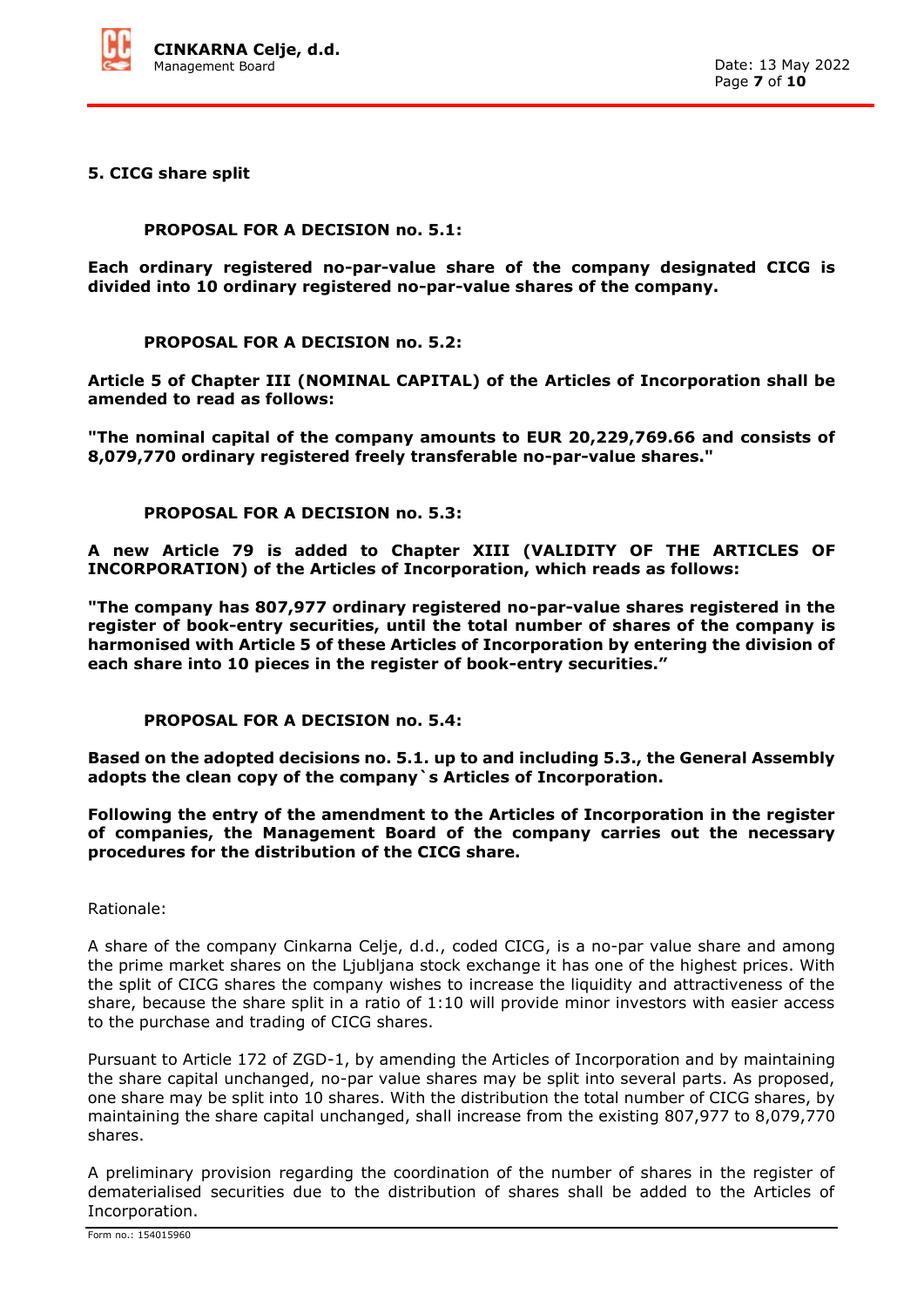

Pursuant to the resolution of the General Assembly, after entering the amendment of the Articles of Incorporation into the court register, the management board of the company shall carry out the required procedures for the CICG share split.

Mario Gobbo

Chairman of the Supervisory Board<br>
Mario Gobbo<br>
Aleš Skok<br>
Aleš Skok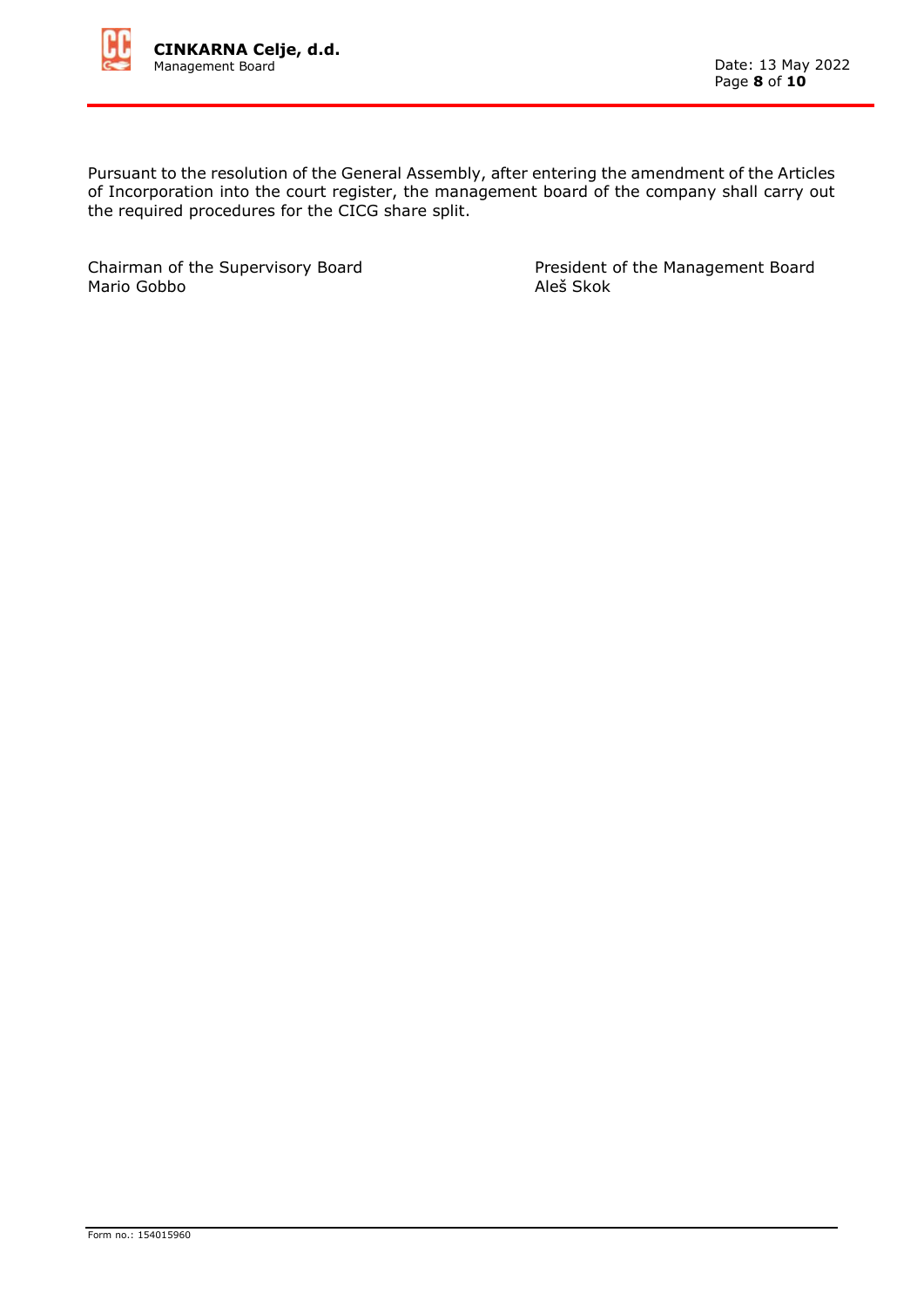

#### **6. Authorisation to acquire own shares**

#### **PROPOSAL FOR A DECISION no. 6.1:**

**The General Assembly of Shareholders authorises the Management Board to acquire its own shares.**

**The Management Board is authorised to acquire own shares, so that the total holding of all own shares, including shares already held by the company, may not exceed 10% of the company's nominal capital.**

**The authorisation to acquire own shares is valid for 12 months from and including 18 June 2022.**

**The company may acquire its own shares through transactions concluded on the regulated and non-regulated securities market, whereby the purchase price of shares may not be lower than EUR 140.00 per share and not higher than EUR 290.00 per share. After the distribution of shares, the purchase price of shares may not be lower than EUR 14.00 per share or higher than EUR 29.00 per share.**

**The Company will acquire its own shares for the purpose of withdrawing the shares in accordance with the provisions of the law and the company's Articles of Incorporation on the reduction of the nominal capital.**

#### **PROPOSAL FOR A DECISION no. 6.2:**

**The General Assembly authorises the Management Board to withdraw own shares without any further decision-taking on the reduction of the nominal capital.**

Rationale:

The purpose of obtaining and withdrawing own shares by the decrease in share capital is the increase in value for shareholders and the increase in the return on the Company's equity and thus meeting of the owners' expectations, and complies with the adopted strategy of the company for the 2019-2023 period.

The existing power of attorney to the Management Board of the company for the purchase of own shares, which was granted at the General Assembly of 15 June 2021, is valid for a period of 12 months from and including 18 June 2021, so it is proposed to the General Assembly to adopt a new power of attorney for the purchase of own shares pursuant to the  $8<sup>th</sup>$  indent of the first paragraph of Article 247 of ZGD-1.

The company will report on the changes in the status of own shares in accordance with the applicable regulations.

Mario Gobbo Aleš Skok